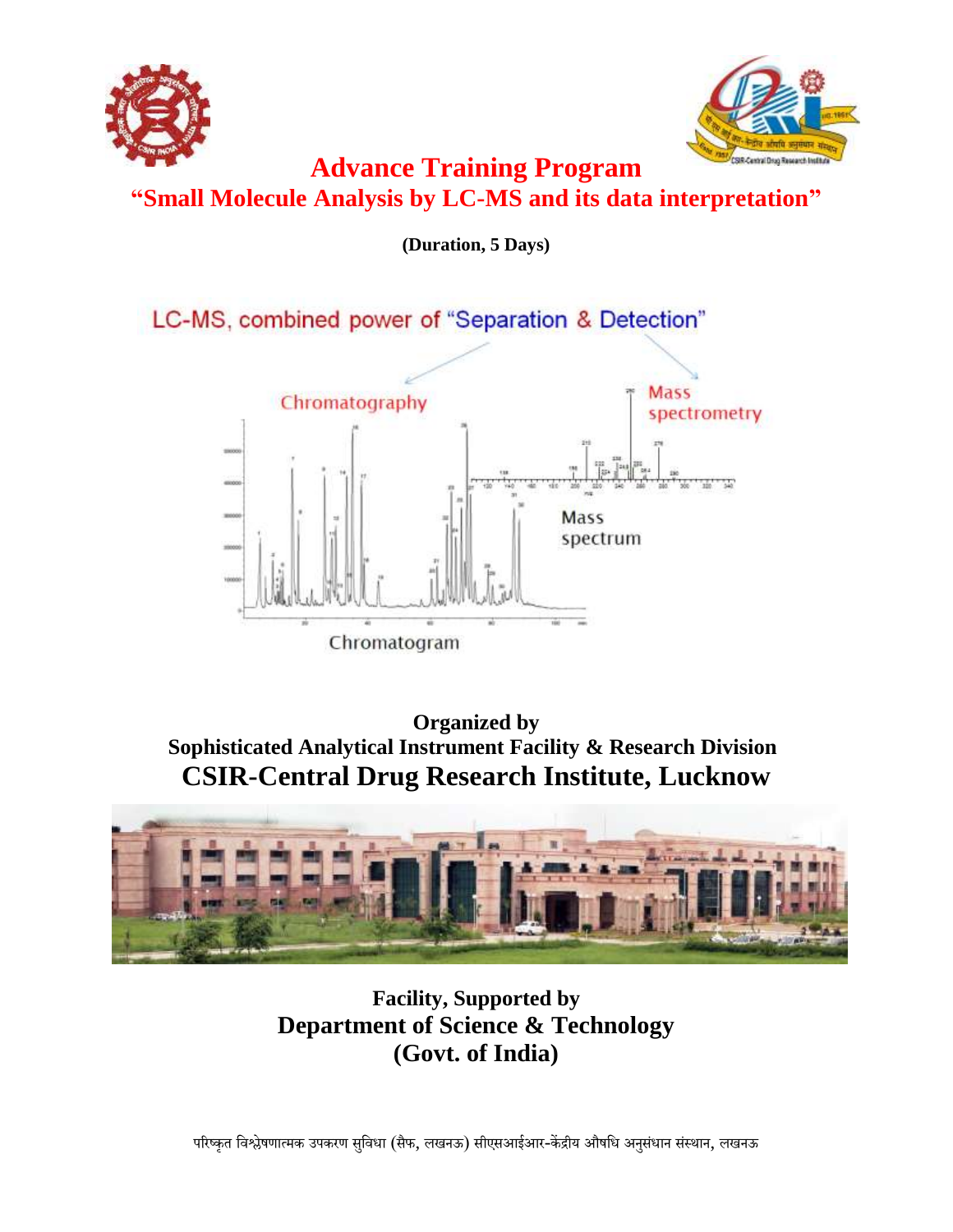# **Objective of training program**

The proposed training program will provide an opportunity to experience the state-of-the-art mass spectrometry (MS) techniques and initiate lively discussion among research scientists, academicians and young researchers to share their knowledge in the frontier areas of chemical sciences and MS data analysis. The beginners will get a chance to familiarize themselves with ESI, APCI, LC-MS techniques and gain confidence by observing their applications and data interpretation as done in real situation. This training will focus on the determination of molecular weight of small molecules using EI, ESI/APCI Mass spectrum. Total number of participants will be maximum three and decided based on their area of interest, pre booked slot between Monday to Friday and availability of accommodation at CSIR-CDRI, Guest House.

# **Topics to be covered**

Basics of Chromatography and Mass Spectrometry Basic Instrumentation of HPLC/LC-MS Applications of ESI-MS, APCI-MS, LC-MS and their data interpretation. Demonstration on instrument (Lab. session) followed by discussion. Exercise on mass spectrum data analysis. Examination and result discussion.

# **Registration fee**

| <b>Training Fee</b>                | (One Week)<br><b>INR</b> |
|------------------------------------|--------------------------|
| Private Organizations & Industry   | $6000/-$                 |
| Academic/Govt. faculty             | $4000/-$                 |
| <b>Students/ Research Scholars</b> | $3000/-$                 |

## **Venue**

CSIR-Central Drug Research Institute, Jankipuram Extension, Sitapur Road, Lucknow-226031 (U.P.), India.

## **Accommodation & food**

We will try to provide accommodation & food in CDRI GH (if available) on payment as per CSIR rule, (accommodation charges will be paid by trainee/Maximum Rs.300/- per bed per day).

### **Electronic payment by NEFT:**

Name of A/C Holder: Director CDRI, Lucknow Account number: 30269374557 Name of Bank: State Bank of India, Branch: CDRI, IFSC code: SBIN0010174

परिष्कृत विश्लेषणात्मक उपकरण सविधा (सैफ, लखनऊ) सीएसआईआर-केंद्रीय औषधि अनसंधान संस्थान, लखनऊ